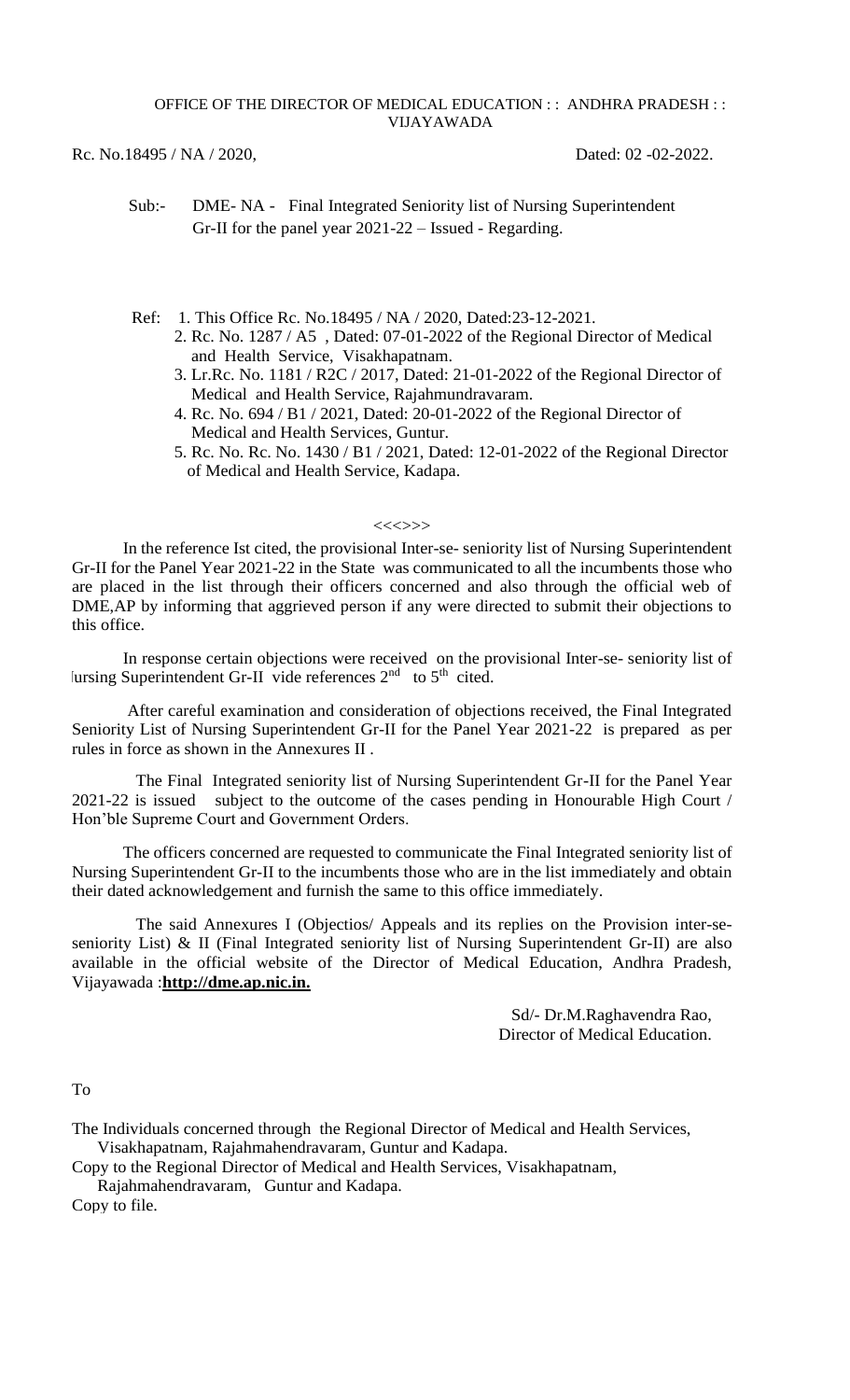## Annexure -I

## Objections / Appeals and its replies on the Provisional Inter-se-seniority List of

## Nursing Superintendent Gr-II for the Panel Year 2021-22:

| S.No. | Objections / Appeals                                                                                                                                                                                                                                                                                                                                                                                      | Reply                                                                                                                                                                               |  |  |  |
|-------|-----------------------------------------------------------------------------------------------------------------------------------------------------------------------------------------------------------------------------------------------------------------------------------------------------------------------------------------------------------------------------------------------------------|-------------------------------------------------------------------------------------------------------------------------------------------------------------------------------------|--|--|--|
| 1.    | has<br>The RDM&HS, Visakhapatnam<br>informed that the Probation of Smt.<br>K.Laskhmi, Nursing Superintendent Gr-<br>II, RCD Hospital, Visakhapatnam has<br>been declared and also mentioned in the<br>remarks column that was a widow.                                                                                                                                                                    | The particulars are incorporated in the<br>Final Integrated<br>Seniority List as<br>informed<br>by<br>the<br>RDM&HS.<br>Visakhapatnam vide Rc. No. 1287 / A5,<br>Dated: 07-01-2022. |  |  |  |
| 2.    | The RDM&HS, Kadapa has informed<br>that the Date of Birth of Smt.<br>P.Arunamma, Nursing Superintendent<br>Gr-II, SVRR GGH, Tirupati is 07-01-<br>1964 and Declared Probation on 03-08-<br>2020 and also mentioned in the remarks<br>column that she has been given Notional<br>Seniority w.e.f. 15-02-2018.                                                                                              | The particulars are incorporated in the<br>Final Integrated Seniority List as<br>informed by the RDM&HS, Kadapa<br>vide Rc. No. 1430 / B1 / 2021, Dated:<br>12-01-2022.             |  |  |  |
| 3     | The RDM&HS, Kadapa has informed<br>the<br>Date of Birth<br>Smt.<br>of<br>that<br>Nursing<br>B.Sampoornamma,<br>Superintendent Gr-II, Govt. Maternity<br>Hospital, Tirupati is 07-05-1964, her date<br>of Services Regularised w.e.f. 20-07-<br>2019 and Declared Probation on 03-08-<br>2020 and also mentioned in the remarks<br>column that she has been given Notional<br>Seniority w.e.f. 15-02-2018. | The particulars are incorporated in the<br>Final Integrated Seniority List as<br>informed by the RDM&HS, Kadapa<br>vide Rc. No. 1430 / B1 / 2021, Dated:<br>12-01-2022.             |  |  |  |

Sd/- Dr.M.Raghavendra Rao, Director of Medical Education.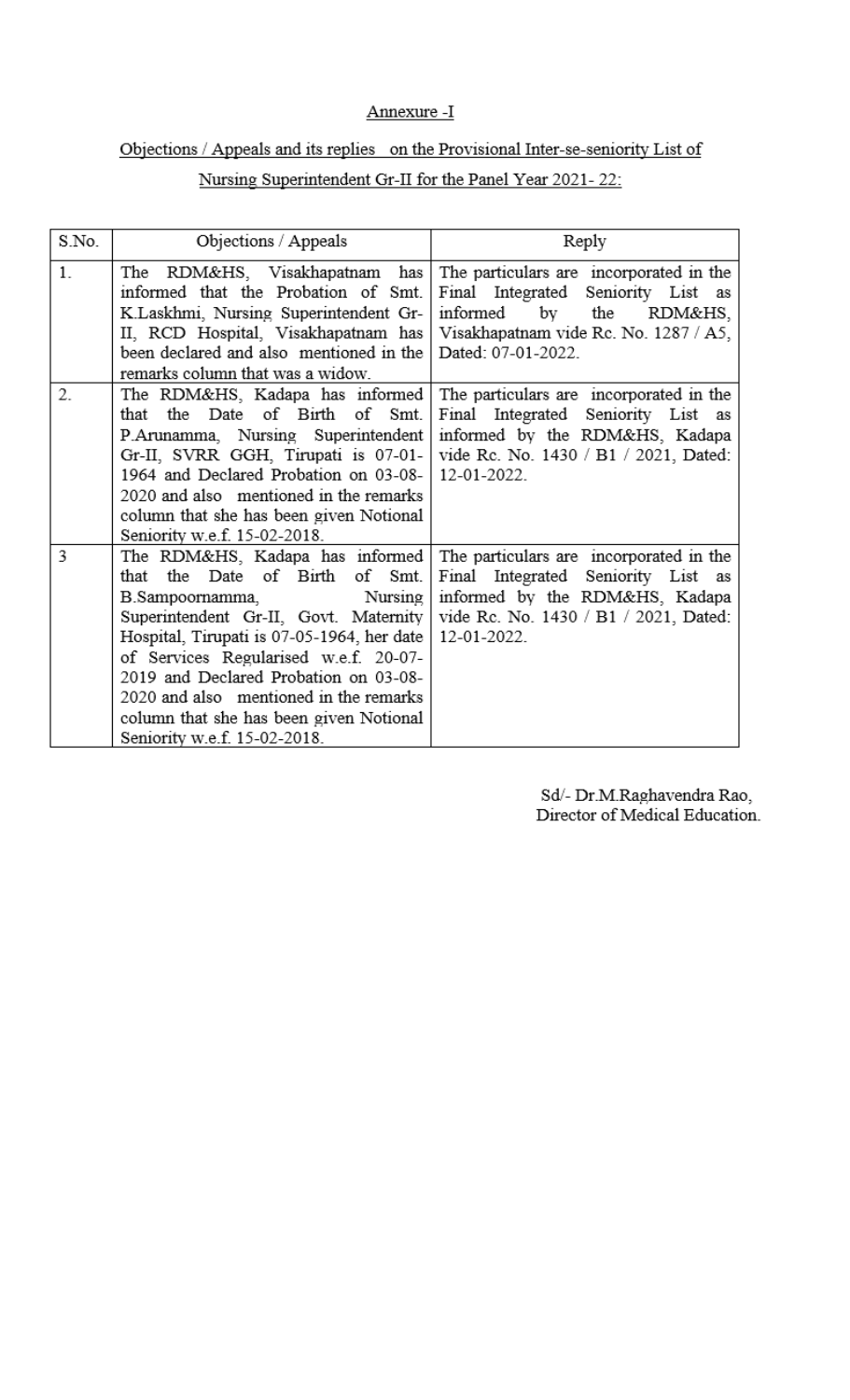|                |               |                           |                                         |                                                                                              |               | <b>ANNEXURE-II</b>                 |                                                                             |                                      |               |                                          |
|----------------|---------------|---------------------------|-----------------------------------------|----------------------------------------------------------------------------------------------|---------------|------------------------------------|-----------------------------------------------------------------------------|--------------------------------------|---------------|------------------------------------------|
|                |               |                           |                                         | FINAL INTER-SE-SENIORITY LIST OF NURSING SUPERINTENDENS GRADE -II FOR THE PANEL YEAR 2021-22 |               |                                    |                                                                             |                                      |               |                                          |
| S. No Zone     |               | Zonal<br>Seniority<br>No. | Name of the N.S. Gr-II Place of Working |                                                                                              | Date of Birth | Date of<br>Joining as N.S<br>GR-II | Whether<br><b>Services</b><br>Regulari-sation Decla-red as<br>as N.S. Gr-II | Whe-ther<br>Proba-tion<br>N.S. Gr-II | Social Status | Remarks                                  |
| $\mathbf{1}$   |               | $\mathbf{1}$              | A. Karuna Jyothi                        | KGH, Visakhapatnam                                                                           | 27-01-1966    | 19-12-2016                         | Yes                                                                         | Yes                                  | <b>ST</b>     |                                          |
| $\overline{2}$ | ${\sf IV}$    | $\overline{2}$            | P.Arunamma                              | <b>SVRRGGH Tirupati</b>                                                                      | 07-01-1964    | 20-07-2019                         | yes                                                                         | yes                                  | ST            | Notional Seniority w.e.f. 15-02-<br>2018 |
| 3              | IV            | 3                         | B.Sampoornamma                          | Govt. Maternity<br>Hospital, Tirupati                                                        | 07-05-1964    | 20-07-2019                         | Yes                                                                         | Yes                                  | <b>ST</b>     | Notional Seniority w.e.f. 15-02-<br>2018 |
| 4              | IV            | $\mathbf{1}$              | K.V. Tulasamma                          | GGH, Kadapa                                                                                  | 15-03-1962    | 07-08-2018                         | Yes                                                                         | Yes                                  | SC            |                                          |
| 5              |               | $\overline{2}$            | N.Sandhya Rani                          | <b>RIMS GGH Srikakulam</b>                                                                   | 01-06-1966    | 29-08-2018                         | Yes                                                                         | Yes                                  | ST            |                                          |
| 6              | III           | $\mathbf{1}$              | P.Manju                                 | GGH, Guntur                                                                                  | 01-07-1974    | 12-09-2018                         | Yes'                                                                        | Yes                                  | <b>ST</b>     |                                          |
| 7              |               | 3                         | K.Lakshmi                               | RCD Hospital,<br>Visakhapa-tnam                                                              | 01-06-1965    | 08-06-2019                         | Yes                                                                         | Yes                                  | <b>ST</b>     | Widow                                    |
| 8              | IV            | $\pmb{4}$                 | K.Pushpa Latha                          | <b>GGH Ananthapuramu</b>                                                                     | 01-07-1970    | 20-07-2019                         | Yes                                                                         | Yes                                  | ST            |                                          |
| 9              |               | 4                         | S.Nayomi                                | REH, Visakhapatnam                                                                           | 28-09-1962    | 26-07-2019                         | Yes'                                                                        | Not furnished                        | SC            |                                          |
| 10             |               | 5                         | S.Ramana-mma                            | Govt. Hpl. for CD<br>Visakhapa tnam                                                          | 01-06-1962    | 26-07-2019                         | Yes                                                                         | Not furnished                        | <b>OC</b>     |                                          |
| 11             | III           | $\overline{2}$            | K.Gangamma                              | <b>GGH Ongole</b>                                                                            | 01-06-1973    | 26-09-2019                         | <b>No</b>                                                                   | <b>No</b>                            | <b>ST</b>     |                                          |
| 12             | Ш             | $\overline{3}$            | Chota Vijaya Lakshmi                    | GGH Ongole                                                                                   | 13-06-1971    | 25-09-2019                         | No                                                                          | <b>No</b>                            | <b>ST</b>     | Restricted to 26-09-2019                 |
| 13             | $\mathbf{H}$  | $\mathbf{1}$              | M.V.R.V.V.S. Vijaya<br>Lakshmi          | GGH Vijayawada                                                                               | 15-11-1966    | 30-09-2019                         | <b>No</b>                                                                   | No                                   | <b>ST</b>     |                                          |
| 14             | $\mathbf{II}$ | $\overline{2}$            | M.Annapurna                             | <b>GGH Kakinada</b>                                                                          | 05-02-1965    | 25-09-2019                         | No                                                                          | No                                   | <b>ST</b>     | Restricted to 30-09-2019                 |
| 15             | III           | $\overline{4}$            | C.Kiranmai                              | <b>GGH Mangalagiri</b>                                                                       | 05-08-1973    | 13-12-2019                         | <b>No</b>                                                                   | <b>No</b>                            | <b>ST</b>     |                                          |
| 16             |               | $\boldsymbol{6}$          | G.Hema Latha                            | GH for CD,<br>Visakhapatnam                                                                  | 16-01-1962    | 10-01-2020                         | Yes                                                                         | Not furnished                        | <b>OC</b>     |                                          |
| 17             | IV            | 5                         | S.P.Savithri Bai                        | <b>GGH Kurnool</b>                                                                           | 26-10-1972    | 28-06-2020                         | No                                                                          | <b>No</b>                            | <b>ST</b>     |                                          |
| 18             | IV            | 6                         | G.Nagamani                              | <b>GGH Ananthapuramu</b>                                                                     | 05-06-1974    | 28-06-2020                         | No                                                                          | No                                   | <b>ST</b>     |                                          |